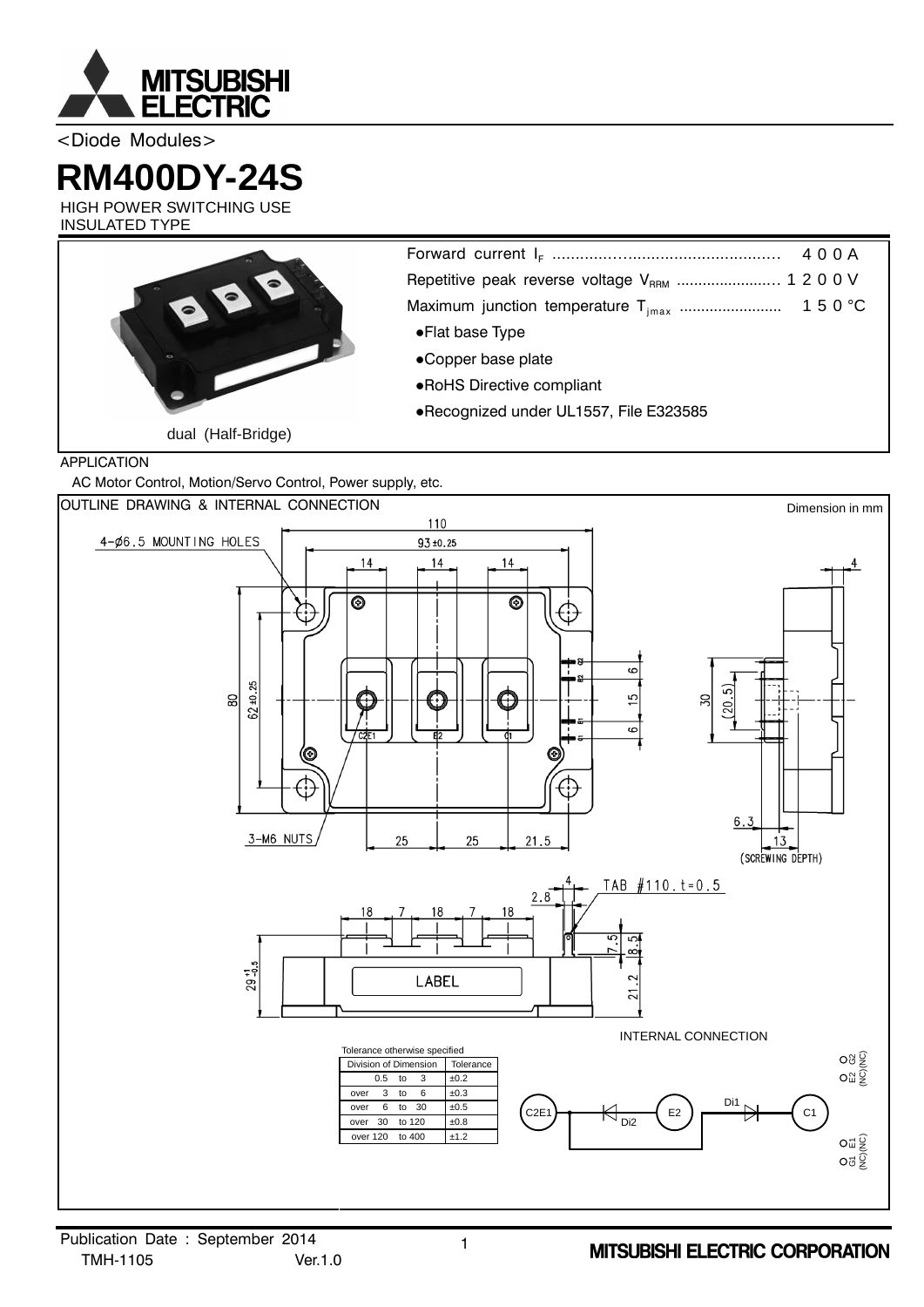## <Diode Modules> RM400DY-24S HIGH POWER SWITCHING USE INSULATED TYPE

#### MAXIMUM RATINGS (T<sub>i</sub>=25 °C, unless otherwise specified)

| Symbol                  | Item                                 | Conditions                                                                            | Rating               | Unit   |
|-------------------------|--------------------------------------|---------------------------------------------------------------------------------------|----------------------|--------|
| <b>V</b> <sub>RRM</sub> | Repetitive peak reverse voltage      |                                                                                       | 1200                 | V      |
| <b>VRSM</b>             | Non-repetitive peak reverse voltage  |                                                                                       | 1200                 | v      |
| $V_{R(DC)}$             | Reverse DC blocking voltage          |                                                                                       | 960                  | V      |
| $I_{DC}$                | DC forward current                   | (Note1, 2)<br>DC, $T_c = 68 °C$                                                       | 400                  |        |
| $I_{FSM}$               | Surge non-repetitive forward current | cycle of half wave at 60Hz, peak value,<br>$T_i = 25^{\circ}$ C start, $V_{RM} = 0$ V | 2000                 | A      |
| $l^2t$                  | Current square time for fusing       | $t_w = 8.3$ ms, T <sub>j</sub> =25 °C start,<br>Value for one cycle of surge current  | $1.66 \times 10^{4}$ | $A^2s$ |
| $V_{iso}$               | <b>Isolation voltage</b>             | Terminals to base plate, RMS, f=60 Hz, AC 1 min                                       | 2500                 | V      |
|                         | Junction temperature                 |                                                                                       | $-40 - +150$         | °C     |
| $I_{\text{stg}}$        | Storage temperature                  |                                                                                       | $-40 - +125$         |        |

#### ELECTRICAL CHARACTERISTICS

| Symbol          | Item                              | Conditions                                                  | Limits |      |      |      |
|-----------------|-----------------------------------|-------------------------------------------------------------|--------|------|------|------|
|                 |                                   |                                                             | Min.   | Typ. | Max. | Unit |
| <b>IRRM</b>     | Reverse current                   | $V_R = V_{RRM}$ , T <sub>i</sub> =125 °C                    |        |      | 10   | mA   |
| $V_F$           | Forward voltage                   | (Note3)<br>$I_F = 400 A, T = 25 °C$                         |        | 2.6  | 3.3  |      |
| $L_{\text{rf}}$ | Reverse recovery time             | $V_R$ =600 V, I <sub>F</sub> =400 A, T <sub>i</sub> =25 °C, |        |      | 250  | ns   |
| $Q_{rr}$        | Reverse recovery charge           | di/dt=-3500 A/us, Inductive load                            |        | 16   |      | μC   |
| $E_{\rm rr}$    | Reverse recovery energy per pulse | $T_i = 125$ °C, Inductive load                              |        | 23.5 |      | mJ   |
| $R_{AA'-KK'}$   | Internal lead resistance          | Main terminal-chip, per Diode, $T_c = 25$ °C                |        | 0.75 |      | mΩ   |

#### THERMAL RESISTANCE CHARACTERISTICS

| Symbol        | Item                       | Conditions                             | ∟imits |      |      | Unit |
|---------------|----------------------------|----------------------------------------|--------|------|------|------|
|               |                            |                                        | Min.   | Typ. | Max. |      |
| $R_{th(j-c)}$ | Thermal resistance         | (Note2)<br>Junction to case, per Diode |        |      | 62   | K/kW |
| $R_{th(c-s)}$ | Contact thermal resistance | Case to heat sink, per 1/2 module,     |        | 18   |      | K/kW |
|               |                            | (Note2, 4)<br>Thermal grease applied   |        |      |      |      |

#### MECHANICAL CHARACTERISTICS

| Symbol      | Item                   | Conditions                        |           | Limits |      |        | Unit |
|-------------|------------------------|-----------------------------------|-----------|--------|------|--------|------|
|             |                        |                                   |           | Min.   | Typ. | Max.   |      |
| $M_{t}$     | Mounting torque        | Main terminals                    | M 6 screw | 3.5    | 4.0  | 4.5    | N·m  |
| $M_{\rm s}$ |                        | Mounting to heat sink             | M 6 screw | 3.5    | 4.0  | 4.5    | N·m  |
| m           | mass                   |                                   |           |        | 580  |        |      |
| $e_c$       | Flatness of base plate | (Note5)<br>On the centerline X, Y |           | $-100$ |      | $+100$ | μm   |

Note1. Junction temperature  $(T_j)$  should not increase beyond  $T_{jmax}$  rating.

2. Case temperature (T<sub>c</sub>) and heat sink temperature (T<sub>s</sub>) are defined on the each surface (mounting side) of base plate and heat sink just under the chips. Refer to the figure of chip location.The heat sink thermal resistance should measure just under the chips.

3. Pulse width and repetition rate should be such as to cause negligible temperature rise.

4. Typical value is measured by using thermally conductive grease of  $\lambda = 0.9$  W/(m·K).

5. Base plate (mounting side) flatness measurement points (X, Y) are as follows of the following figure.

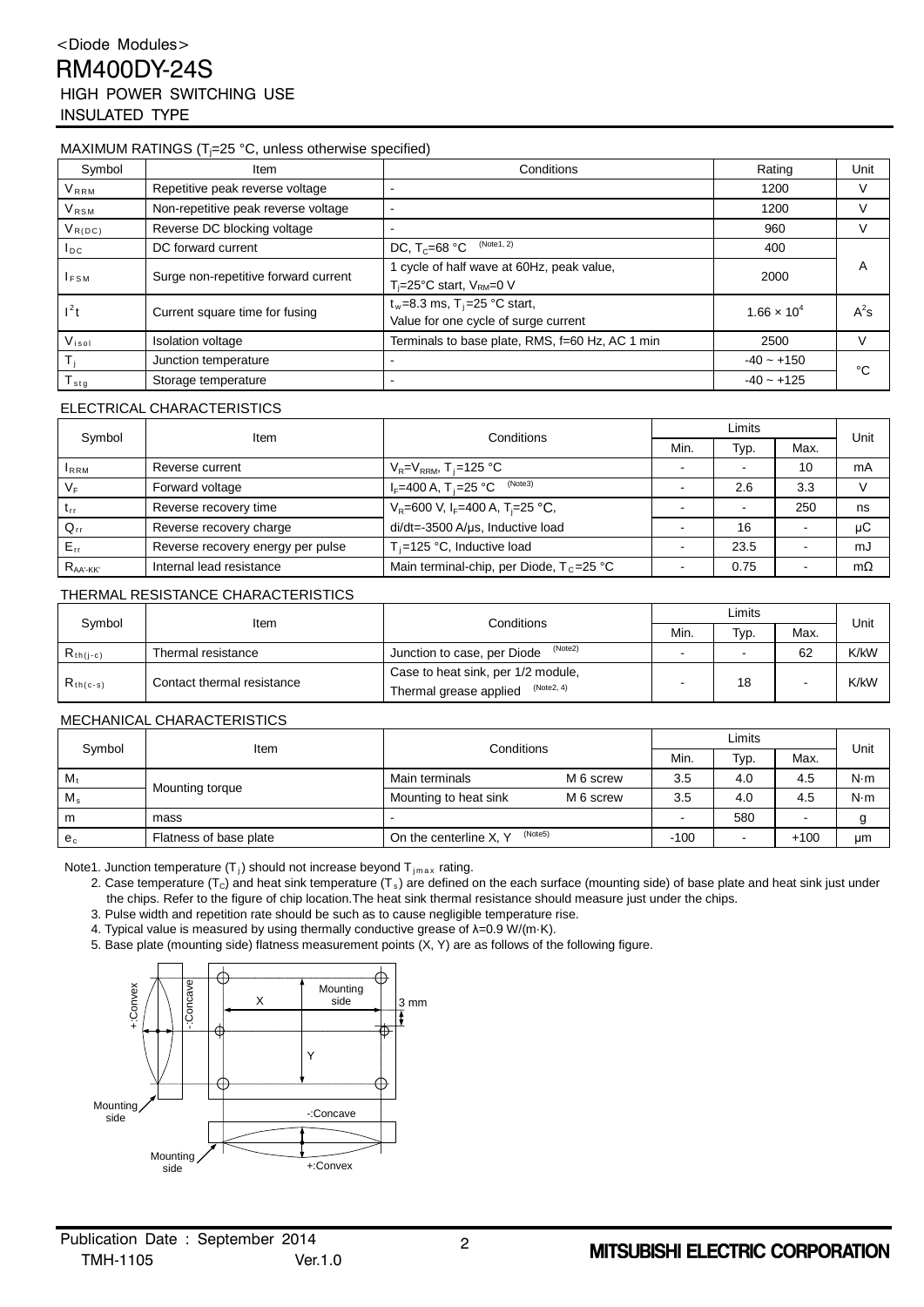## <Diode Modules>

## RM400DY-24S

## HIGH POWER SWITCHING USE

INSULATED TYPE



Di1 Di2

V<sub>EC</sub> test circuit

 $\dot{\phi}$ Es2  $\overline{N}$ ( $\overline{N}$ )

### TEST CIRCUIT AND WAVEFORMS

Es2 **E2**<br>(NC)





Reverse recovery characteristics test circuit and waveforms Reverse recovery energy test waveforms Reverse recovery energy test waveforms (Integral time instruction drawing)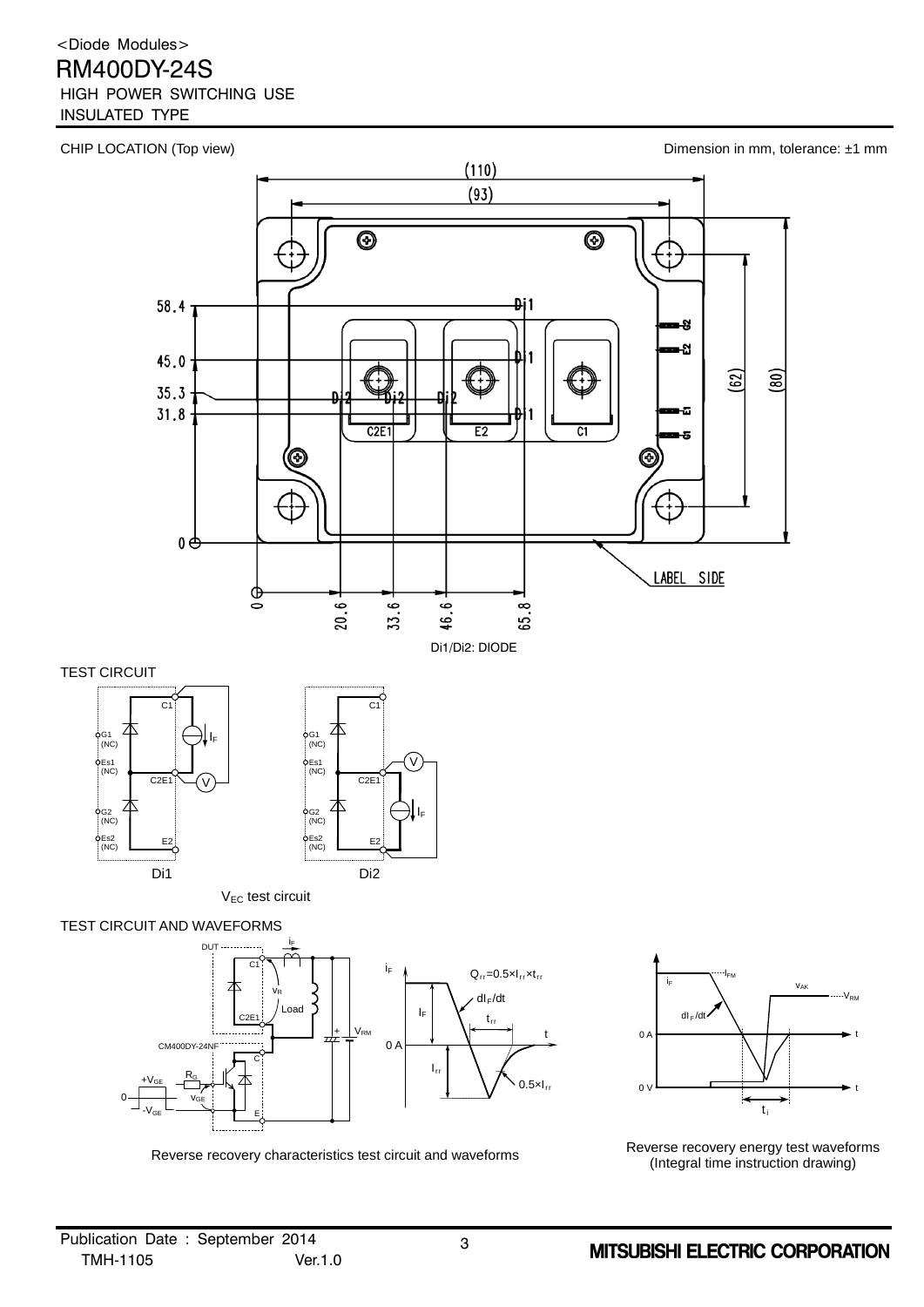<Diode Modules> RM400DY-24S HIGH POWER SWITCHING USE INSULATED TYPE

#### PERFORMANCE CURVES



Note: The characteristics curves are presented for reference only and not guaranteed by production test, unless otherwise noted.

Publication Date : September 2014 4 TMH-1105 Ver.1.0